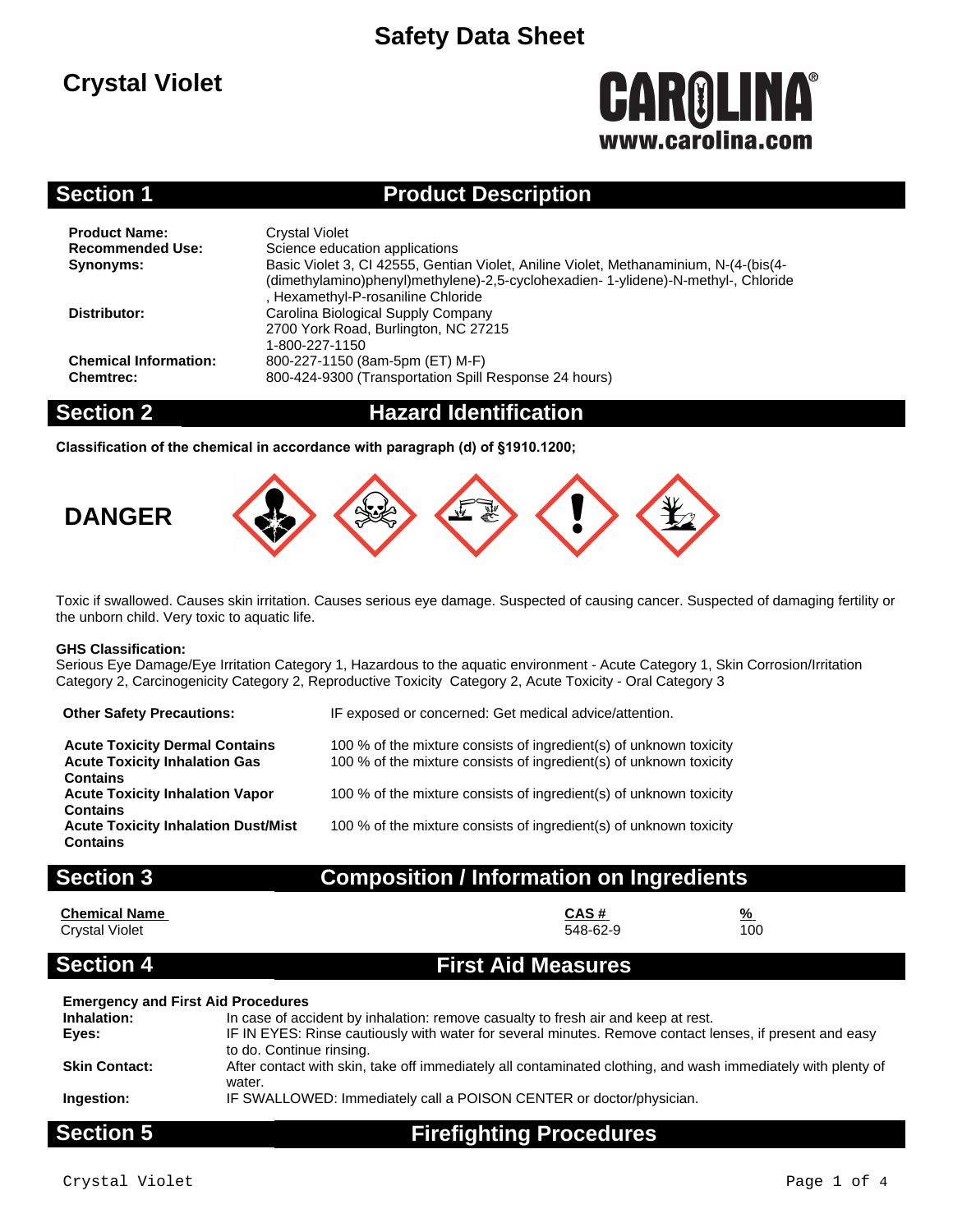| <b>Extinguishing Media:</b><br><b>Fire Fighting Methods and Protection:</b><br>Fire and/or Explosion Hazards:<br><b>Hazardous Combustion Products:</b><br><b>Section 6</b>                                                                                                                                                                                                                                                                                                                                                                                                                                          |       | breathing apparatus.                                                                                                                                                                                                                                                                                                                                                                                                                                                                                                                                                                                                                                                                                                                                                                                                                       | Use dry chemical, CO2 or appropriate foam.<br>Firefighters should wear full protective equipment and NIOSH approved self-contained<br>Fire or excessive heat may produce hazardous decomposition products.<br>Carbon dioxide, Carbon monoxide, Nitrogen containing gases, Hydrogen chloride<br><b>Spill or Leak Procedures</b>                                                                        |                                        |               |
|---------------------------------------------------------------------------------------------------------------------------------------------------------------------------------------------------------------------------------------------------------------------------------------------------------------------------------------------------------------------------------------------------------------------------------------------------------------------------------------------------------------------------------------------------------------------------------------------------------------------|-------|--------------------------------------------------------------------------------------------------------------------------------------------------------------------------------------------------------------------------------------------------------------------------------------------------------------------------------------------------------------------------------------------------------------------------------------------------------------------------------------------------------------------------------------------------------------------------------------------------------------------------------------------------------------------------------------------------------------------------------------------------------------------------------------------------------------------------------------------|-------------------------------------------------------------------------------------------------------------------------------------------------------------------------------------------------------------------------------------------------------------------------------------------------------------------------------------------------------------------------------------------------------|----------------------------------------|---------------|
| <b>Steps to Take in Case Material Is</b><br><b>Released or Spilled:</b>                                                                                                                                                                                                                                                                                                                                                                                                                                                                                                                                             |       | Exposure to the spilled material may be irritating or harmful. Follow personal protective<br>equipment recommendations found in Section 8 of this SDS. Additional precautions may be<br>necessary based on special circumstances created by the spill including; the material spilled,<br>the quantity of the spill, the area in which the spill occurred. Also consider the expertise of<br>employees in the area responding to the spill.<br>Prevent the spread of any spill to minimize harm to human health and the environment if safe<br>to do so. Wear complete and proper personal protective equipment following the<br>recommendation of Section 8 at a minimum. Dike with suitable absorbent material like<br>granulated clay. Gather and store in a sealed container pending a waste disposal evaluation.<br>Collect spillage. |                                                                                                                                                                                                                                                                                                                                                                                                       |                                        |               |
| <b>Section 7</b>                                                                                                                                                                                                                                                                                                                                                                                                                                                                                                                                                                                                    |       |                                                                                                                                                                                                                                                                                                                                                                                                                                                                                                                                                                                                                                                                                                                                                                                                                                            | <b>Handling and Storage</b>                                                                                                                                                                                                                                                                                                                                                                           |                                        |               |
| Handling:<br>Obtain special instructions before use. Do not handle until all safety precautions have been read and understood.<br>Wash thoroughly after handling. Do no eat, drink or smoke when using this product. Avoid release to the<br>environment. Wear protective gloves/protective clothing/eye protection/face protection. Use personal protective<br>equipment as required. Avoid direct sunlight and heat.<br>Store locked up. Keep container tightly closed in a cool, well-ventilated place.<br>Storage:<br><b>Storage Code:</b><br>Green - general chemical storage<br><b>Protection Information</b> |       |                                                                                                                                                                                                                                                                                                                                                                                                                                                                                                                                                                                                                                                                                                                                                                                                                                            |                                                                                                                                                                                                                                                                                                                                                                                                       |                                        |               |
|                                                                                                                                                                                                                                                                                                                                                                                                                                                                                                                                                                                                                     |       |                                                                                                                                                                                                                                                                                                                                                                                                                                                                                                                                                                                                                                                                                                                                                                                                                                            |                                                                                                                                                                                                                                                                                                                                                                                                       |                                        |               |
| <b>Section 8</b>                                                                                                                                                                                                                                                                                                                                                                                                                                                                                                                                                                                                    |       |                                                                                                                                                                                                                                                                                                                                                                                                                                                                                                                                                                                                                                                                                                                                                                                                                                            |                                                                                                                                                                                                                                                                                                                                                                                                       |                                        |               |
| <b>Chemical Name</b><br><b>Crystal Violet</b>                                                                                                                                                                                                                                                                                                                                                                                                                                                                                                                                                                       |       | <b>ACGIH</b><br>(TWA)<br>N/A                                                                                                                                                                                                                                                                                                                                                                                                                                                                                                                                                                                                                                                                                                                                                                                                               | (STEL)<br>N/A                                                                                                                                                                                                                                                                                                                                                                                         | <b>OSHA PEL</b><br><u>(TWA)</u><br>N/A | (STEL)<br>N/A |
| <b>Control Parameters</b><br><b>Engineering Measures:</b><br><b>Personal Protective Equipment (PPE):</b><br><b>Respiratory Protection:</b>                                                                                                                                                                                                                                                                                                                                                                                                                                                                          |       |                                                                                                                                                                                                                                                                                                                                                                                                                                                                                                                                                                                                                                                                                                                                                                                                                                            | No exposure limits exist for the constituents of this product. General room ventilation<br>might be required to maintain operator comfort under normal conditions of use.<br>Lab coat, apron, eye wash, safety shower.<br>No respiratory protection required under normal conditions of use. Provide general room<br>exhaust ventilation if symptoms of overexposure occur as explained Section 11. A |                                        |               |
| <b>Respirator Type(s):</b>                                                                                                                                                                                                                                                                                                                                                                                                                                                                                                                                                                                          |       | respirator is not normally required.                                                                                                                                                                                                                                                                                                                                                                                                                                                                                                                                                                                                                                                                                                                                                                                                       | None required where adequate ventilation is provided. If airborne concentrations are                                                                                                                                                                                                                                                                                                                  |                                        |               |
| <b>Eye Protection:</b>                                                                                                                                                                                                                                                                                                                                                                                                                                                                                                                                                                                              |       |                                                                                                                                                                                                                                                                                                                                                                                                                                                                                                                                                                                                                                                                                                                                                                                                                                            | above the applicable exposure limits, use NIOSH/MSHA approved respiratory protection.<br>Wear chemical splash goggles when handling this product. Have an eye wash station                                                                                                                                                                                                                            |                                        |               |
| <b>Skin Protection:</b>                                                                                                                                                                                                                                                                                                                                                                                                                                                                                                                                                                                             | work. | available.                                                                                                                                                                                                                                                                                                                                                                                                                                                                                                                                                                                                                                                                                                                                                                                                                                 | Avoid skin contact by wearing chemically resistant gloves, an apron and other protective<br>equipment depending upon conditions of use. Inspect gloves for chemical break-through<br>and replace at regular intervals. Clean protective equipment regularly. Wash hands and<br>other exposed areas with mild soap and water before eating, drinking, and when leaving                                 |                                        |               |

### **Section 9 Physical Data**

### **Formula:** C25H30N3Cl **Vapor Pressure:** No data available **Appearance:** Metallic Green Solid **Vapor Density (Air=1):** No data available **Odor:** No data available **Specific Gravity:** o data available **Odor:** No data available **Specific Gravity:** o data available **Specific Gravity:** o data available **Codor Threshold:** No data available **Odor Threshold:** No data available **pH:** No data available **pH:** No data available **Log Pow (calculated):** 0.51 **Melting Point:** No data available **Log Pow (calculated):** 0.51 **Melting Point:** No data available **Flash Point:** No data available **Viscosity:** No data available

**Molecular Weight:** 407.97 **Evaporation Rate (BuAc=1):** No data available **Melting Point:** No data available **Autoignition Temperature:** No data available **Boiling Point:** No data available **Boiling Point:** No data available **Boiling Point:** No data available **Becomposition Temperature:** 215 C Percent Volatile by Volume: No data available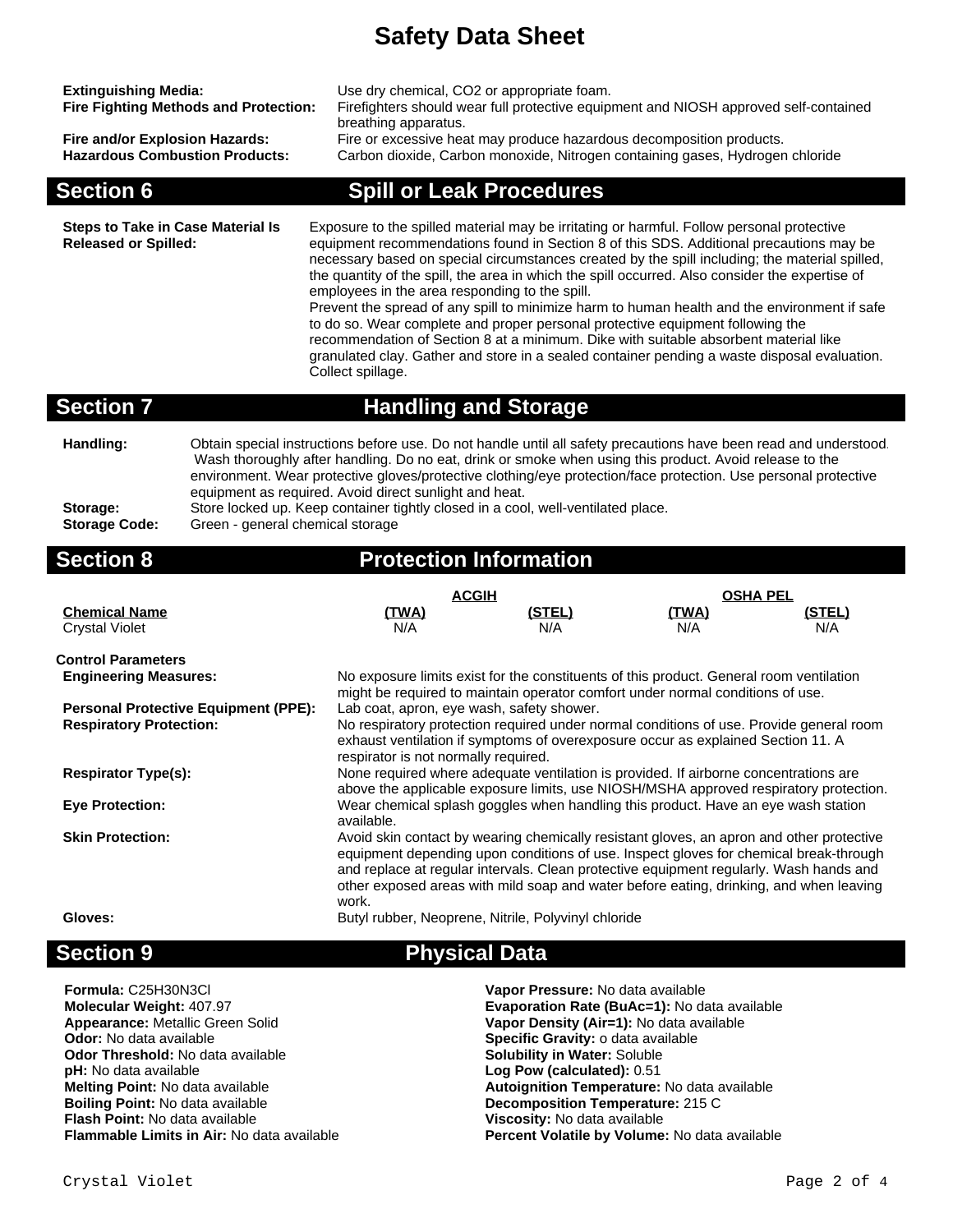#### **Section 10 <b>Reactivity Data**

| <b>Reactivity:</b><br><b>Chemical Stability:</b><br><b>Conditions to Avoid:</b><br><b>Incompatible Materials:</b><br><b>Hazardous Decomposition Products:</b><br><b>Hazardous Polymerization:</b> |                                                                                                                                                                                                                                                         | Not generally reactive under normal conditions.<br>Stable under normal conditions.<br>Elevated temperatures<br>Strong oxidizing agents<br>Hydrogen chloride, Nitrogen containing gases, Carbon dioxide, Carbon monoxide<br>Will not occur    |                                                                             |                               |                                          |
|---------------------------------------------------------------------------------------------------------------------------------------------------------------------------------------------------|---------------------------------------------------------------------------------------------------------------------------------------------------------------------------------------------------------------------------------------------------------|----------------------------------------------------------------------------------------------------------------------------------------------------------------------------------------------------------------------------------------------|-----------------------------------------------------------------------------|-------------------------------|------------------------------------------|
| <b>Section 11</b>                                                                                                                                                                                 |                                                                                                                                                                                                                                                         | <b>Toxicity Data</b>                                                                                                                                                                                                                         |                                                                             |                               |                                          |
| <b>Routes of Entry</b><br><b>Symptoms (Acute):</b><br><b>Delayed Effects:</b>                                                                                                                     | Inhalation, Ingestion, and Skin contact.<br>Cardiovascular system, Respiratory disorders<br>No data available                                                                                                                                           |                                                                                                                                                                                                                                              |                                                                             |                               |                                          |
| <b>Acute Toxicity:</b><br><b>Chemical Name</b><br><b>Crystal Violet</b>                                                                                                                           |                                                                                                                                                                                                                                                         | <b>CAS Number</b><br>548-62-9                                                                                                                                                                                                                | Oral LD50<br>Oral LD50 Rabbit<br>$150$ mg/kg<br>Oral LD50 Mouse<br>96 mg/kg | Dermal LD50<br>Not determined | <b>Inhalation LC50</b><br>Not determined |
| Carcinogenicity:<br><b>Chemical Name</b><br><b>Crystal Violet</b>                                                                                                                                 |                                                                                                                                                                                                                                                         | <b>CAS Number</b><br>548-62-9                                                                                                                                                                                                                | <b>IARC</b><br>Not listed                                                   | <b>NTP</b><br>Not listed      | <b>OSHA</b><br>Not listed                |
| <b>Chronic Effects:</b><br><b>Mutagenicity:</b><br>Teratogenicity:<br><b>Sensitization:</b><br><b>Reproductive:</b><br><b>Target Organ Effects:</b><br>Acute:<br><b>Chronic:</b>                  | No evidence of a mutagenic effect.<br>Evidence of a teratogenic effect (birth defect).<br>No evidence of a sensitization effect.<br>Evidence of negative effects on the unborn fetus.<br>Cardiovascular system, Respiratory system<br>No data available |                                                                                                                                                                                                                                              |                                                                             |                               |                                          |
| <b>Section 12</b>                                                                                                                                                                                 |                                                                                                                                                                                                                                                         |                                                                                                                                                                                                                                              | <b>Ecological Data</b>                                                      |                               |                                          |
| Overview:<br><b>Mobility:</b><br>Persistence:<br><b>Bioaccumulation:</b><br>Degradability:<br><b>Other Adverse Effects:</b>                                                                       | types.<br>Adsorbs to soil.<br>No data                                                                                                                                                                                                                   | Severe ecological hazard. This product may be toxic to plants and/or wildlife.<br>This material is expected to have essentially no mobility in soil. It absorbs strongly to most soil<br>Bioconcentration may occur.<br>Biodegrades quickly. |                                                                             |                               |                                          |

**Other Adverse Effects: Chemical Name CAS Number Eco Toxicity**

Crystal Violet 548-62-9

### **Section 13 Disposal Information**

Disposal Methods: Dispose in accordance with all applicable Federal, State and Local regulations. Always contact a permitted waste disposer (TSD) to assure compliance. **Waste Disposal Code(s):** Not Determined

#### **Section 14 Transport Information**

**Ground - DOT Proper Shipping Name: Air - IATA Proper Shipping Name: Air - IATA Proper Shipping Name: Not regulated for air transport by IATA.** Not regulated for transport by US DOT.